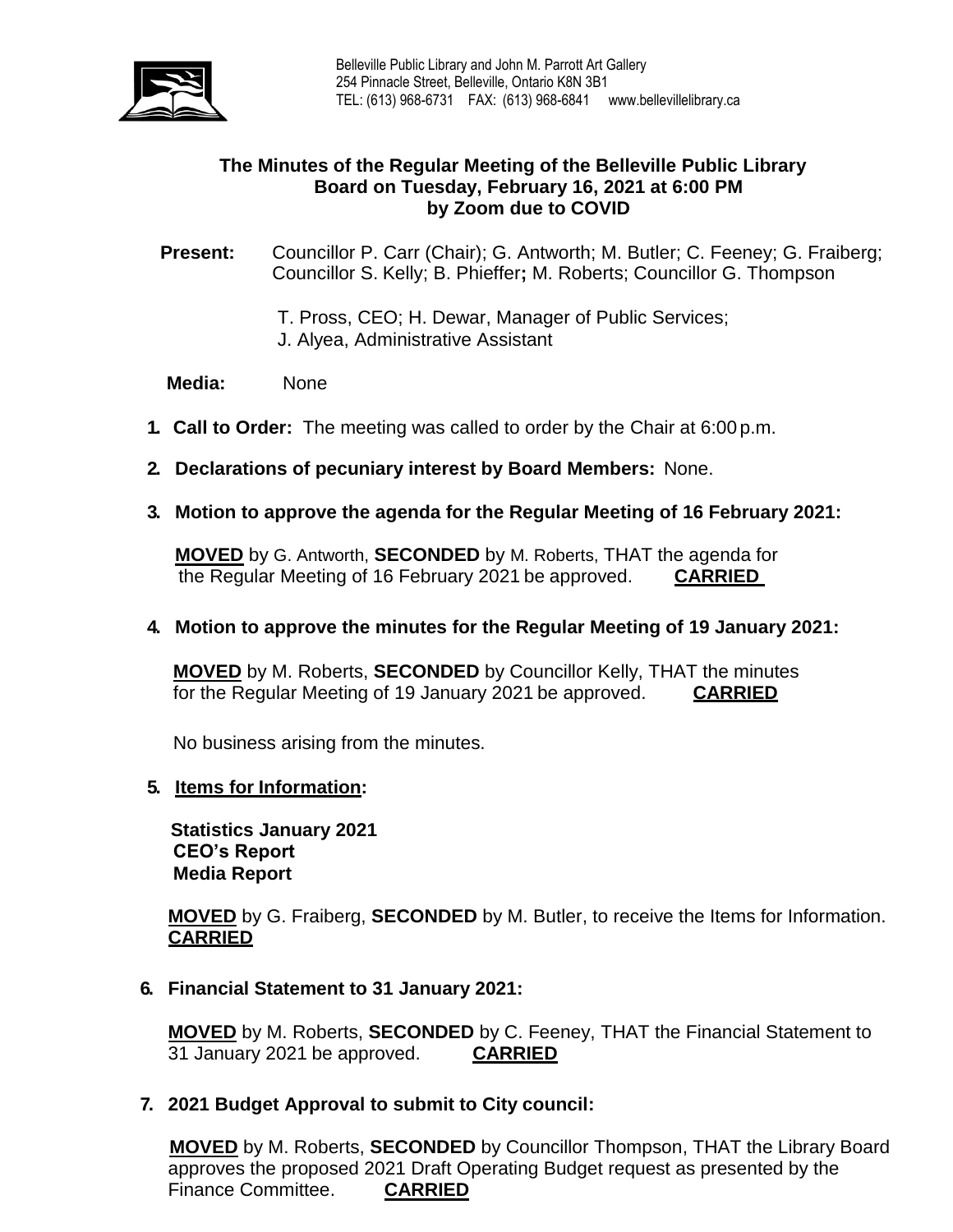

# **8. Reserve transfer list for final transfers of 2020:**

**MOVED** by C. Feeney, **SECONDED** by Councillor Kelly, THAT the Library Board approves the following reserve transfers between our 2020 operating budget and the Library reserve accounts as per the following chart:

| <b>Reserve account</b>       | <b>Amount to be</b>    | <b>Amount of reserve</b> |
|------------------------------|------------------------|--------------------------|
| name:                        | transferred from       | fund after transfer      |
|                              | reserves to operating: |                          |
| <b>Professional Services</b> | \$7,660                | \$0                      |
| Sick leave payout            | \$1,082.77             | \$17,497.33              |
| <b>Development Charges</b>   | \$50,000               | Approx. \$130,000        |
| <b>Reserve account</b>       | <b>Amount to be</b>    | <b>Amount of reserve</b> |
| name:                        | transferred from       | fund after transfers     |
|                              | operating to reserves: |                          |
| <b>Sick Leave Payout</b>     | \$5,000                | \$22,497                 |
| Capital                      | \$10,000               | \$70,354                 |
| <b>Professional Services</b> | \$10,000               | \$10,000                 |
| Equipment                    | \$20,000               | \$54,301                 |
|                              |                        |                          |

# **CARRIED**

### **9. Reserve authorization for new IT equipment purchase – firewall upgrade:**

**MOVED** by G. Fraiberg, **SECONDED** by Councillor Thompson, THAT the Belleville Public Library Board approves the purchase of a new Fortinet Firewall unit, and the yearly maintenance contract, at a cost of \$5,869.37, plus \$763.02 HST payable from the equipment reserve. **CARRIED**

#### **10. Strategic planning – update / discussion:**

**MOVED** by C. Feeney, **SECONDED** by G. Antworth, THAT the Library Board directs the CEO to contact SOLS to facilitate a strategic planning session. **CARRIED**

#### **11. Motion to enter into In Camera session to consider the following item, pursuant to the Public Libraries Act, s. 16.1:**

• In camera report on matters related to labour relations / employee negotiations

**MOVED** by M. Roberts, **SECONDED** by G. Fraiberg, THAT the Library Board enter the In Camera session to discuss a labour relations / employee negotiation matter. **CARRIED**

#### **12. Motion to go out of In Camera session and return to the Regular Meeting:**

**MOVED** by G. Fraiberg, **SECONDED** by C. Feeney, THAT the Library Board go out of the In Camera session and return to the Regular Meeting. **CARRIED**